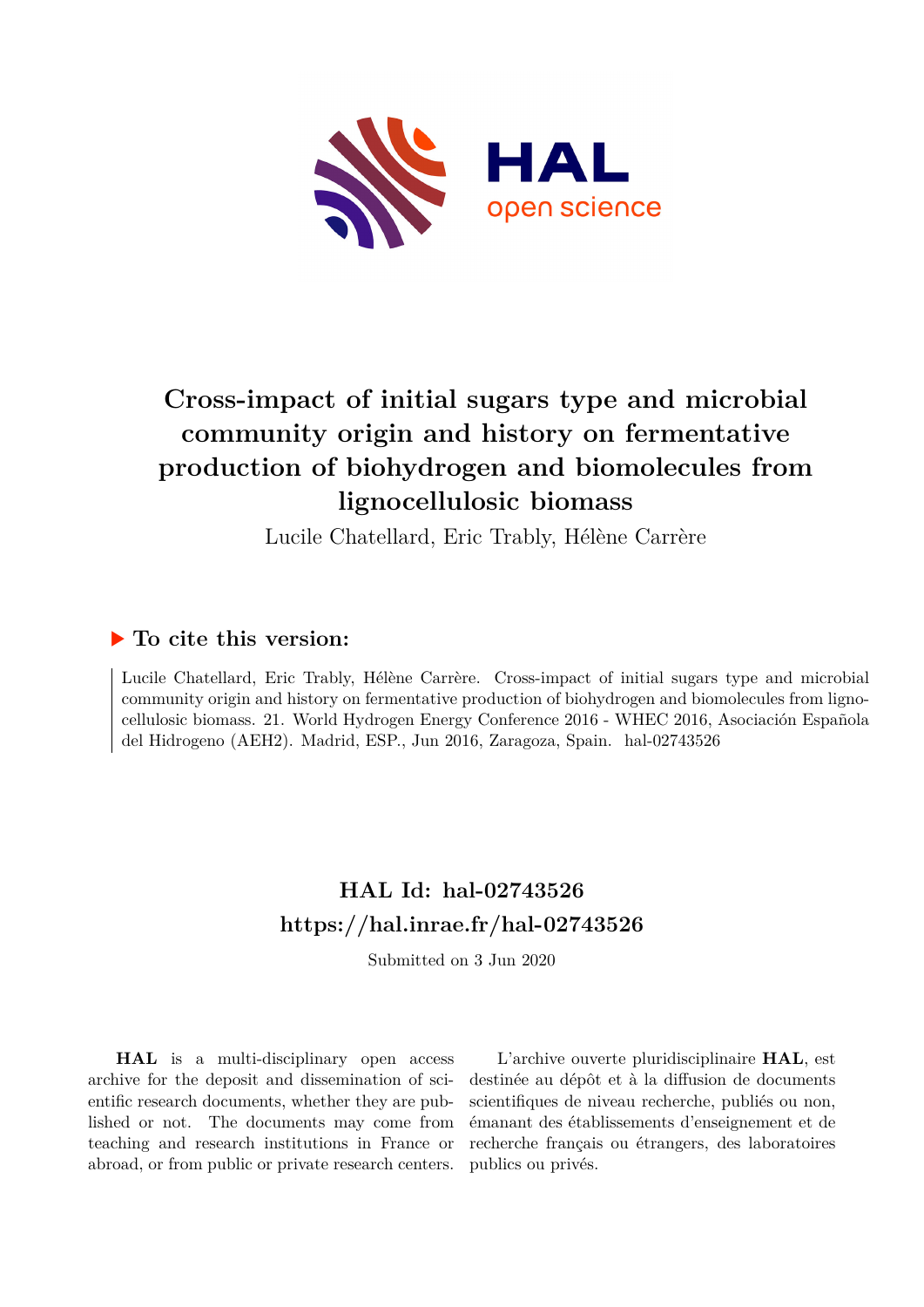### **Cross-impact of initial sugars type and microbial community origin and history on fermentative production of biohydrogen and biomolecules from lignocellulosic biomass**

L. Chatellard $^1$ , É. Trably $^{1^\ast}$  and H. Carrère $^1$ 

*1INRA, UR0050, Laboratoire de Biotechnologie de l'Environnement, Narbonne, France*

(\*)eric.trably@supagro.inra.fr

#### **Introduction**

Amongst the available technologies to produce green energy, biological processes are considered as the most environmental friendly processes in comparison with the other physico-chemical-based technics. In particular, dark fermentation (DF) is a biological process involving complex microbial consortia which can degrade various complex waste to produce bioenergy (bioH<sub>2</sub>) and biomolecules of industrial interest. DF can be applied to lignocellulosic biomass including agricultural residues and food waste. During the dark fermentation process, the biomass is converted into several chemicals: organic acids (eg. acetate, butyrate), solvents (eg. ethanol), and hydrogen. Previous works reported the possibility of producing  $H_2$  from many different types of organic biomass [1]. Although the  $H_2$  yields mainly depend on the total content in readily accessible sugars, the overall conversion performances of the biomass into biomolecules are more related to the nature of the substrate as well as the structure of the degrading microbial community [2]. So far, the relationship between the microbial community characteristics and the type of sugars composing the organic biomass has been only poorly investigated.

The aim of this work is to give new insights on how the different sugar fractions of lignocellulosic biomass (in mono or polymeric forms) can impact the fermentation process in relation with the initial microbial community structure. For that, different origins of inoculum and as storage histories of the same microbial inoculum were investigated.

#### **Material and methods**

Batch fermentation tests of glucose, cellobiose, semi-amorphous cellulose, microcrystalline cellulose, arabinose, xylose, and xylan were conducted in four replicates and with two inocula (fresh microorganisms extracted from manure and the same inoculum after a storing period of two months at 35°C). Three additional batch experiments were performed on glucose with fresh aerobic sludge just extracted from Narbonne Waste Water Treatment Plant (France), another one after a storing period at 35°C and the third one freshly taken in the tank after the settling process. Batch tests were performed in plasma bottles of 500 ml, with a working volume of 400 ml, at pH 6, and a substrate concentration of 5 gCOD.<sup>1-1</sup>, a substrate / inoculum ratio  $(S/X)$  of 10, in a minimal medium composed of essential micro-elements. Inocula were heat pre-treated just before experiments during 30 min at 90°C. Anaerobic conditions were set by flushing the headspace with nitrogen gas and the reactors were incubated at 37°C. Gas production was measured by auto-sampling micro-gas chromatograph (µGC) each 8 hours, and metabolites in the liquid phase were analysed at the beginning of the experiment and at the end by High Performance Liquid Chromatography (HPLC). The structure of the initial and final microbial communities was explored by fingerprint SSCP analysis (Single Strand Conformation Polymorphism) and pyrosequencing.

#### **Effect of sugar types on fermentative metabolism**

Experiments performed with fresh manure showed that the fermentative metabolite patterns were directly linked to the type of sugars and more precisely to the six or five carbons carbohydrates (C6 or C5). When using the same initial microbial community, metabolic pathways turned to lactate production with the C6 sugars, ie. glucose, cellobiose and cellulose, and were more diverse with arabinose, xylose and xylan (C5), with the production of butyrate, acetate, ethanol and lactate. Because the lactic acid pathway does not generate  $H_2$ , ideal substrates for producing  $H_2$  were the C5-based compounds. Furthermore, the use of polymerized substrate lowered substantially the total conversion of the substrate into biomolecules and H2, which is consistent with reported data in literature [1].

Interestingly, after having stored the inoculum, differences in metabolite distribution between C6 and C5 sugars tended to disappear. In this case, the metabolites produced were the same independently of the type of sugar. Acetate was the main metabolite followed by butyrate and ethanol, which led to higher hydrogen yields with C6. A slight decrease of the H2 yields was observed with C5 sugars, when compared to the fresh inoculum.

Microbial community analysis by SSCP fingerprinting showed that the initial microbial population structure of each inoculum, fresh or after storage, was quite similar with only small differences. Consistently with the metabolites